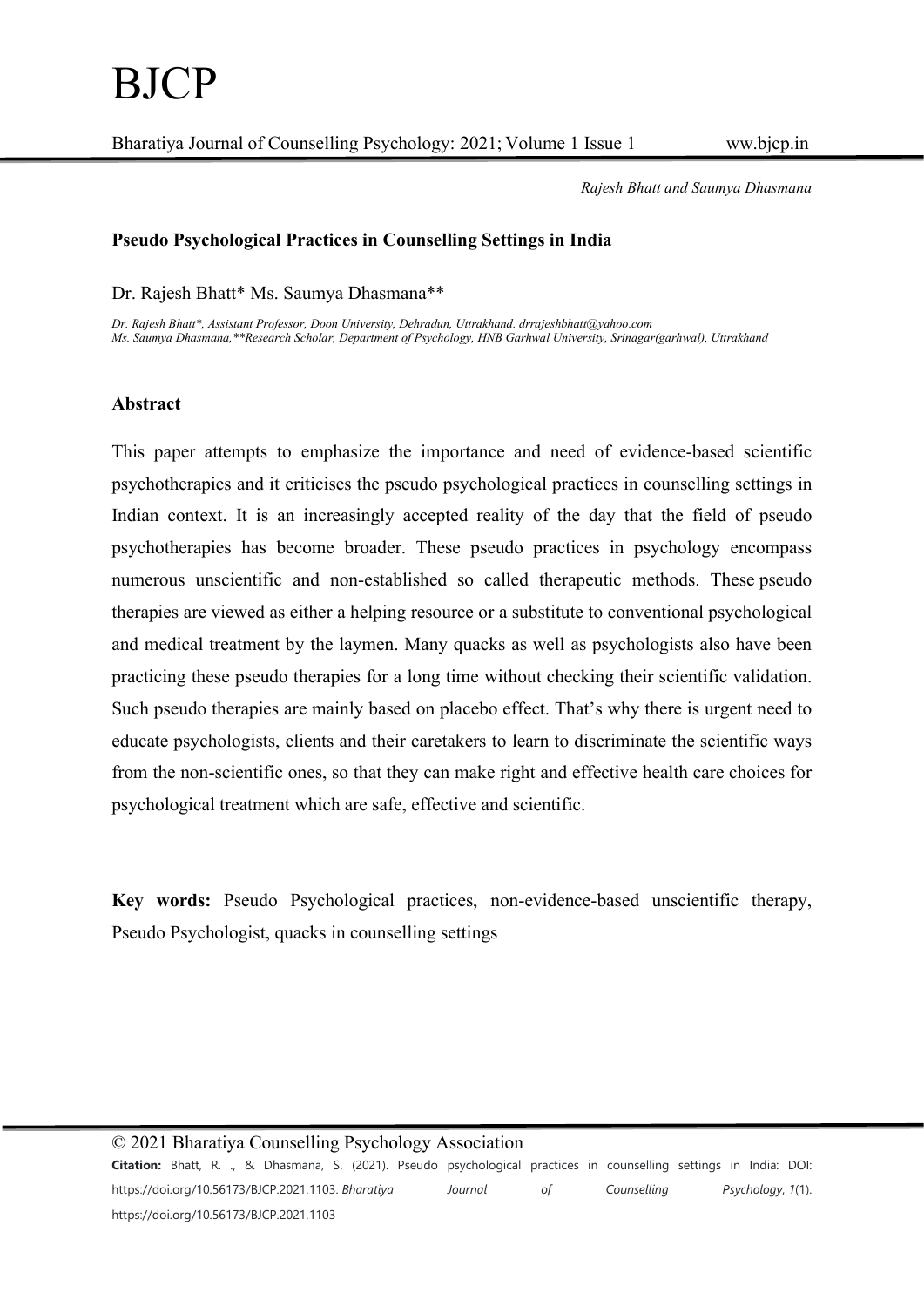#### Rajesh Bhatt and Saumya Dhasmana

Psychological problems are increasing day by day globally and India is not an exception. World Health Organization (2020) states that "Around 450 million people in the world are currently suffering from mental or neurological disorders and these disorders are the leading causes of disability and ill-health." Because of this, many new psychotherapies and alternative therapies are being explored by both scientists and non-scientists. Some of the therapies are based on scientific evidences whereas many are based on false claims, merely on personal faith or belief and placebo effect. The main aim of this research paper is to indicate some rules of thumb for evaluating psychological treatment whether it is scientific or pseudoscientific.

In the process of exploring new psychotherapies and alternative therapies, some practicing psychologists and counsellors (including unqualified, untrained and self-claimed counsellors/psychologists which are known as quacks) are using unscientific methods to treat psychological and mental health problems knowingly and unknowingly. These quacks are untrained and even don't have relevant and essential basic educational qualifications and practical experiences to work in the field of Mental Health as a psychologist.

First of all, we need to understand what the scientific approach of psychology is. Basically, any scientific approach of psychology is built on factual, evidence-based research and testable principles such as problem, testable hypothesis or idea, unbiased direct and systematic observation, replication, well documentation. In other words, when psychotherapies as a treatment or intervention are studied in randomized controlled trials and can be applied as clinically effective treatment for psychological disorders if they show significant differences as a result, it is called a scientific approach. It means, scientific approaches evaluate any treatment through proper use of research methods and statistical analysis and after that the findings of the research are published in a reputed scientific journal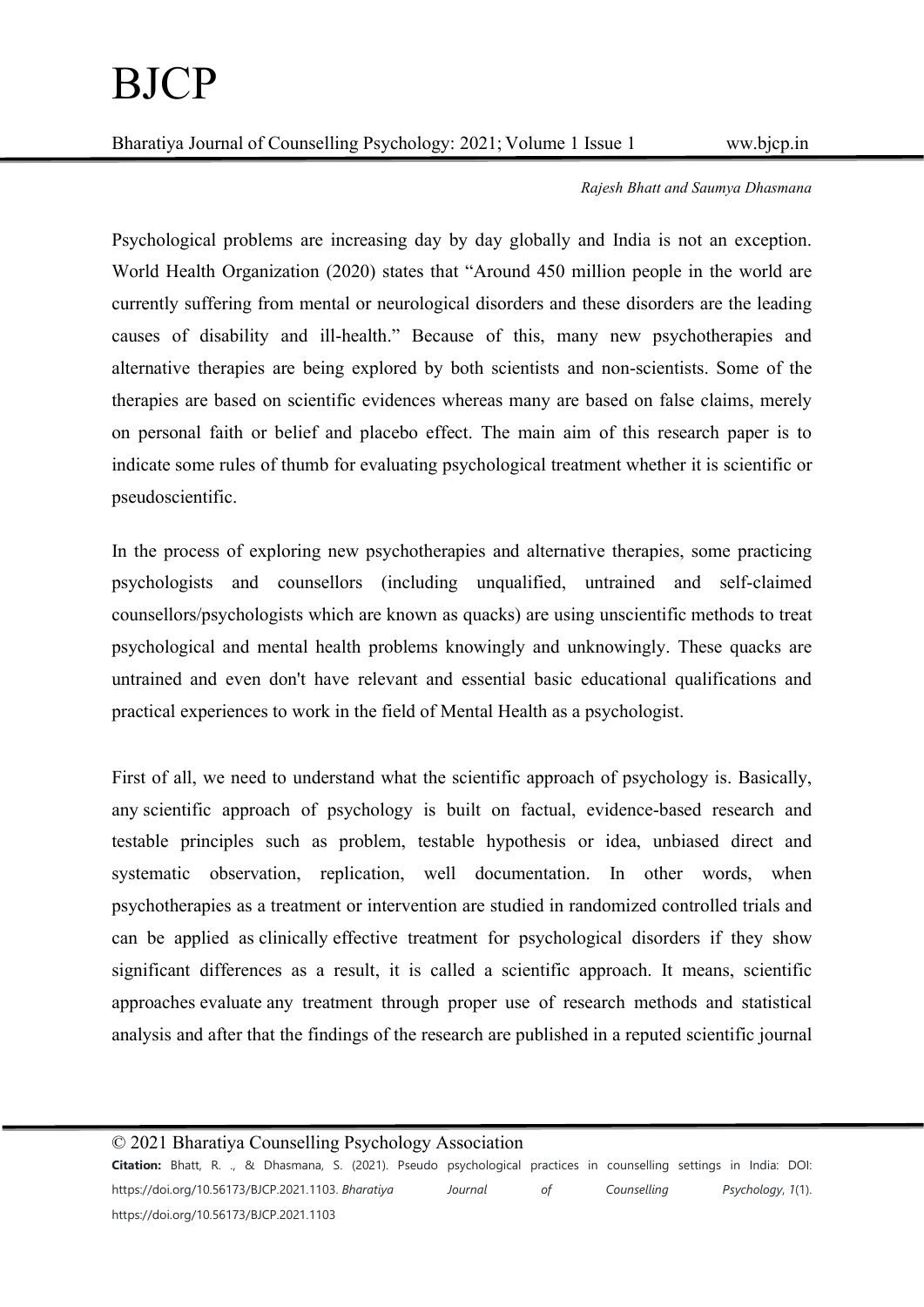# BJCP

Bharatiya Journal of Counselling Psychology: 2021; Volume 1 Issue 1 ww.bjcp.in

Rajesh Bhatt and Saumya Dhasmana

where any reviewer and critic is allowed to challenge, replicate or evaluate the study in more unbiased way.

Any method which is known as a (so-called) science but does not follow above mentioned standards can be called pseudoscience. It is very hard to find a clear cut and well-established definition of pseudoscience in the literature of psychology but basically a pseudoscientific treatment or intervention is one which claims to cure psychological problems on the basis of beliefs, placebo effect or very little or no research support.

The meaning of 'Pseudo' is pretend or false. Therefore, pseudo psychology means any psychological practice or approach which is based on unscientific, false, unfounded or fraudulent and which claims to analyse and understand mind and behaviour. APA (2020) dictionary describes pseudo psychology as "an approach to understanding or analyzing the mind or behavior that uses unscientific or fraudulent methods."

Many professionals other than qualified counsellors, psychologists, clinical psychologists and psychiatrists etc. are feeling a great temptation to work in the field of Mental Health because of various reasons which could be personal interest, money or fame. Beutler and Harwood (2001), state that "scientists sometimes engage in quite unscientific behavior in order to influence their peers or to obtain secondary gain."

Psychological intervention for a mental disorder is a scientific and evidence based therapeutic process. Therefore, it should be practiced more seriously. There are various evidence based and scientific methods of treatment for psychological disorders but even then many psychologists, counsellors and quacks practice non evidence-based mental health treatments which are mainly based on personal faith of counsellor and client as well. Such unscientific practices and interventions are frequently recommended and used in mental health settings.

## © 2021 Bharatiya Counselling Psychology Association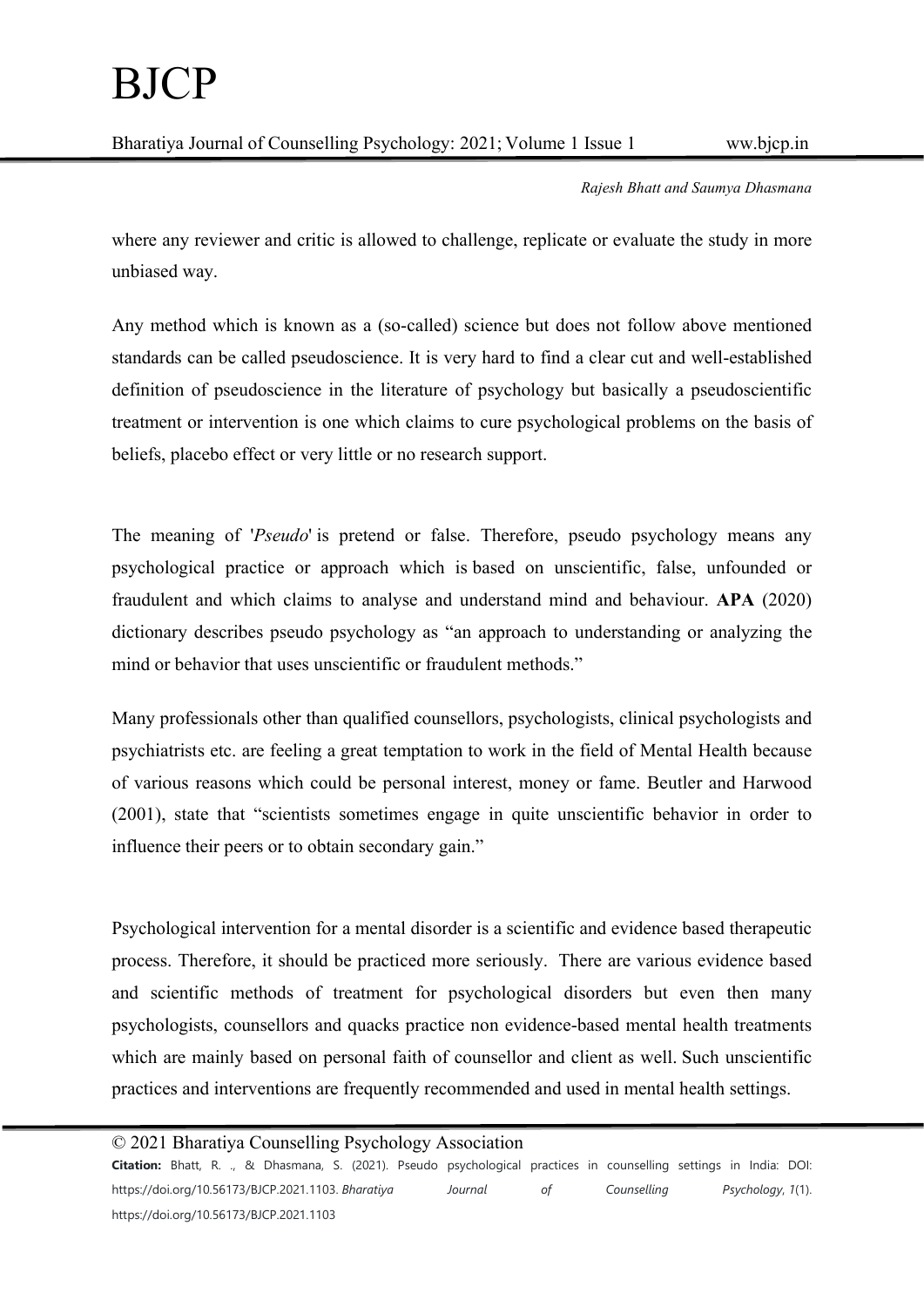#### Rajesh Bhatt and Saumya Dhasmana

There are many practices which come under the umbrella of pseudo psychology and are being practiced confidently by quacks and even by counsellors and psychologists. These practices maybe quite popular and attractive and maybe enjoyed by wide range of believers in the name of therapy by both counsellors and the clients. It has become very common for psychologists to meet such clients who have undergone such unscientific therapies to treat their mental disorders. These non-evidences based mental health treatment may include energy healing, graphology, neurolinguistic programming (NLP), crystal healing, distance healing, prayer, aura cleaning, past life regression therapy, progression and others.

It is very hard for most of clients to seek out effective mental health treatments because clients do not have information about the suitable therapeutic interventions for them. One of the major reasons is that clients are unable to read, evaluate and finalize the psychological intervention method due to their mental health problems. So, client depends on the psychologist for the methods of psychological intervention. Even it is hard for many psychotherapists also to choose appropriate psychotherapy for client due to lack of interest, knowledge and awareness. So, sometimes there is a state of confusion among the Psychologists to choose the right psychotherapy for intervention. There are hundreds of psychotherapies developed by psychologists and clinicians, so it is very difficult to differentiate therapies which have strong base of clinical research from those which are being practiced without scientific evidences. Sometimes, psychologist chooses psychotherapy as per his or her personal beliefs rather than scientific validation of psychotherapy, though this does not form any sound base for such a choice.

Majority of psychotherapists, who are practicing pseudo-scientific approaches or treatments, basically have personal beliefs about the effectiveness of their pseudoscientific treatments. Unfortunately, the findings of these treatments are based on their own practices i.e. merely on case studies rather than randomised clinical trials and they are incapable too to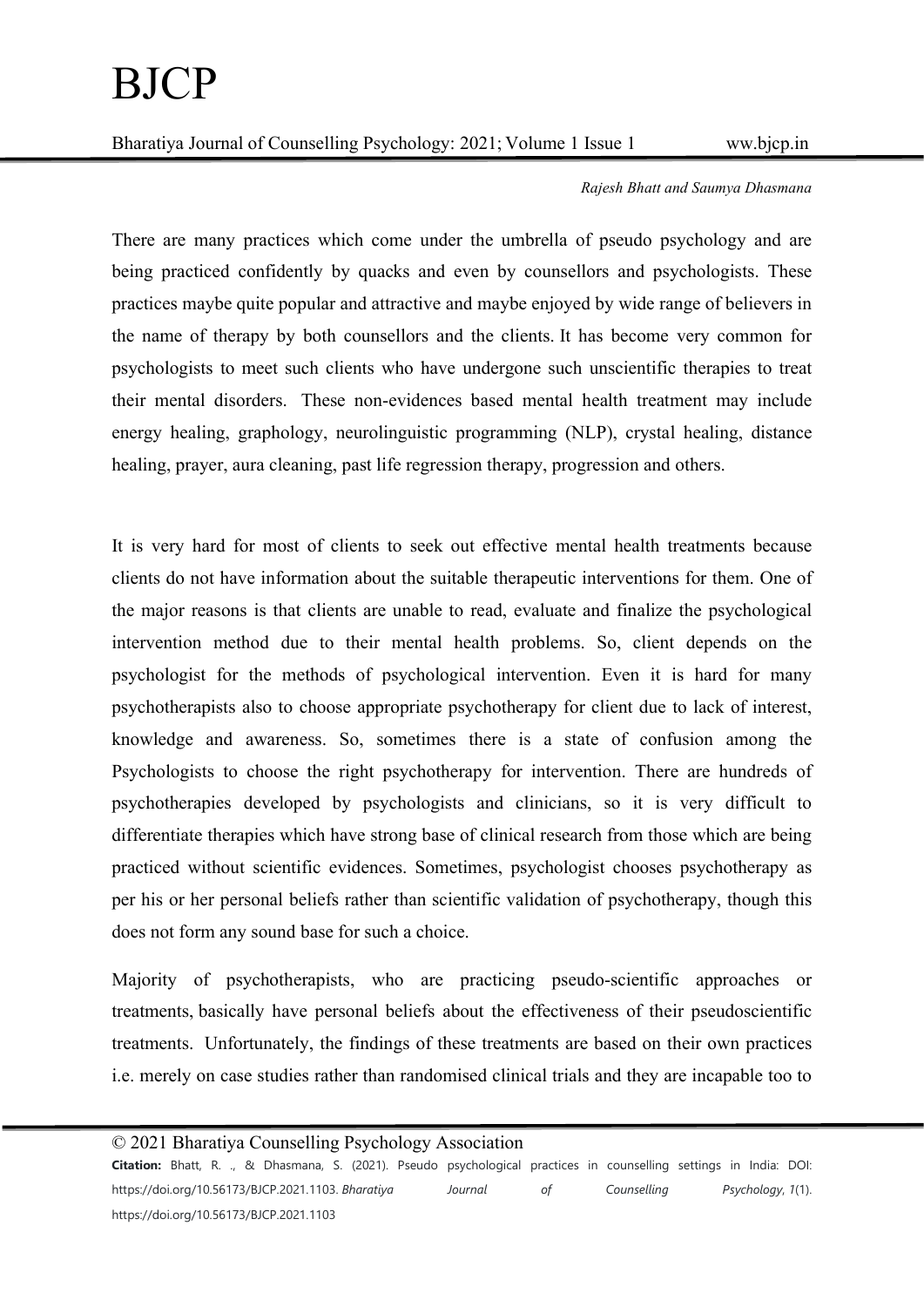#### Rajesh Bhatt and Saumya Dhasmana

observe their own confirmation biasness, prejudice and narrow mindedness about the treatment's outcome. For example, if a psychologist has strong belief in past life and karma theory, he may think that his client may also have root causes of his problems in past life where the client had committed something wrong or sinful deeds and because of this he is facing psychological problems in his current life. In this case, Psychologist may opt for past life regression therapy (a pseudo-scientific method) to explore the root causes of client's problems. Practitioners and promoters of pseudoscientific approach use the personal cure stories of their clients for advertisement instead of using the result of any randomised clinical trials to influence new clients with same problems.

In the placebo effect, the expectation of client about a treatment has strong influence on the outcome. The placebo effect is a very powerful tool in the field of medical and psychological science. When someone believes that the treatment which he is about to get during the therapy, is very effective, may feel relief in his psychological symptoms. But this relief in psychological symptoms is not due to the effectiveness of treatment but because of bogus therapy or placebo effect. Farber (2016) stressed that "placebos are inactive, ineffective substances to which a positive effect has been attributed. The greater your expectations and beliefs that something will be effective, the greater chance it has of creating a positive response." It means client pays money for placebo effect not for any real treatment.

## Side effect of Pseudo psychological practices

1. Pseudo-psychological therapies and therapist can directly harm the client. By the false promotion and over claimed pseudoscientific therapies, pseudo-psychotherapists replace already established evidence based scientific therapies. When client comes under such pseudoscientific therapies, he faces negative consequences such as continued or increased psychological suffering and in some cases death. For example, a queer woman narrated her painful story about conversion therapy and its methods including counselling and heavy medications. She posted about this in her Facebook video in the month of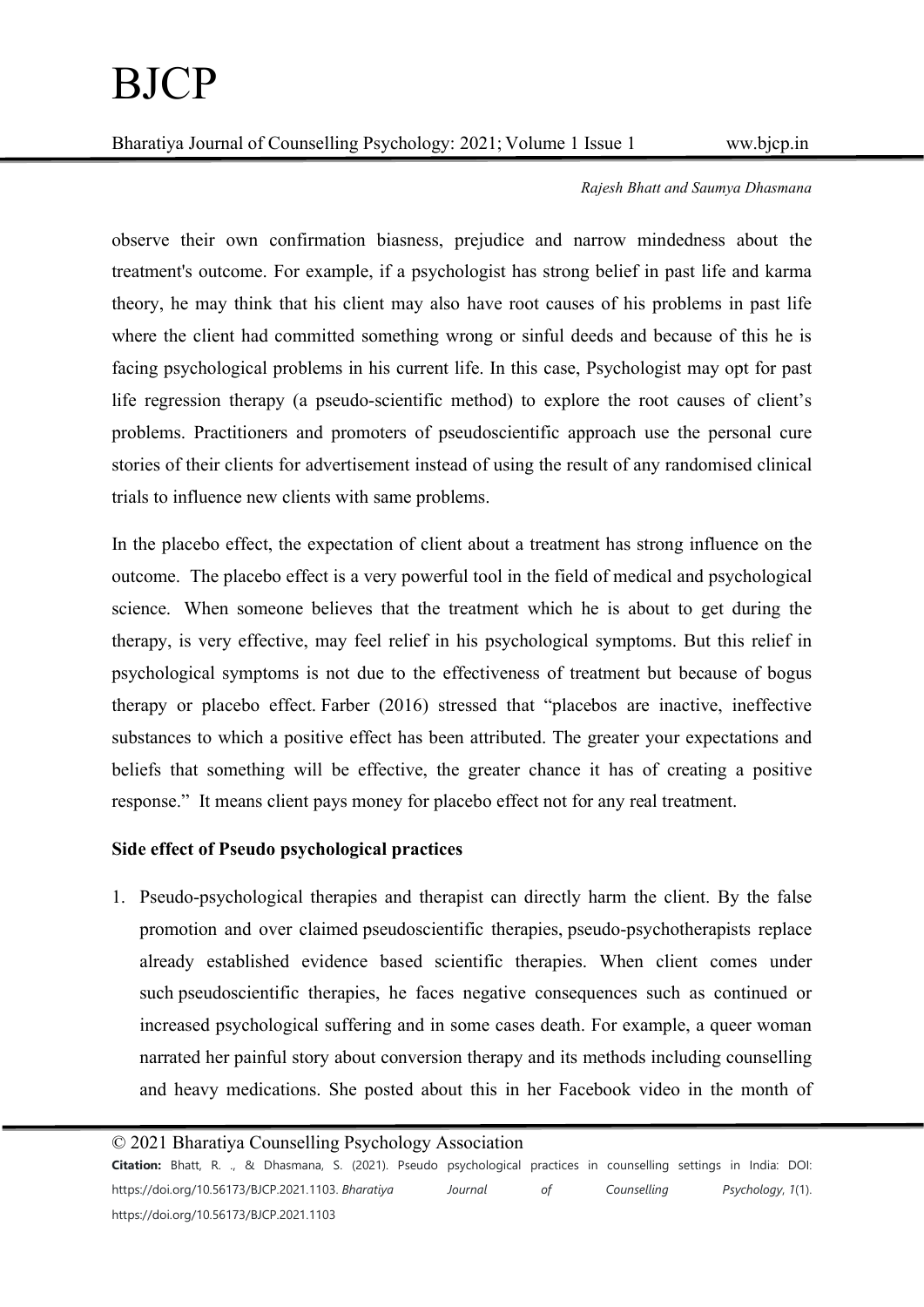## Rajesh Bhatt and Saumya Dhasmana

March 2020 and after sometimes, finally she committed suicide. The newspaper Hindustan Times (2020) covered her story after her suicide and mentioned that "suicide case of a 21-year-old queer woman from Kerala, who claimed that she had been taken to multiple de-addiction centres over three months against her will and she was put on heavy medications, in an effort to cure her non-heterosexual orientation, has drawn attention to the dubious practice of conversion therapy practised by mental health professionals in the country, experts have said. she was undergoing treatment for depression before her family took her to the de-addiction centres. Deepa Vasudevan, co-founder of Kerala-based Sahayatrika, an organization that works with lesbian/bisexual women and transmen said that parents of queer or trans people often send them to psychiatrists or psychologists to "cure" them of their sexual orientation or gender identity, to make them "normal."

- 2. These therapies are unscientific and based on personal beliefs and unscientific or biased researches and are usually propagated and over claimed by some pseudo psychologist for marketing by people whose aim could be to create sensations and make money. These therapies are not evidence based that's why it can produce harm to clients.
- 3. Pseudo psychotherapists consume the valuable time and financial resources of the client.
- 4. Sometimes delay in psychological treatment can increase the psycho-pathological symptoms in the client.
- 5. Because of these non-evidence-based treatments, client may also develop a negative attitude towards psychological interventions that these psychotherapies or supported treatments don't work. As a result, in future, client may refuse to visit a mental health professional who can be a trained psychologist or counsellor who practices evidence based scientific psychotherapies. These clients also tend to spread the false propaganda against psychological services. In this way, these pseudo psychotherapists or quacks defame counselling profession.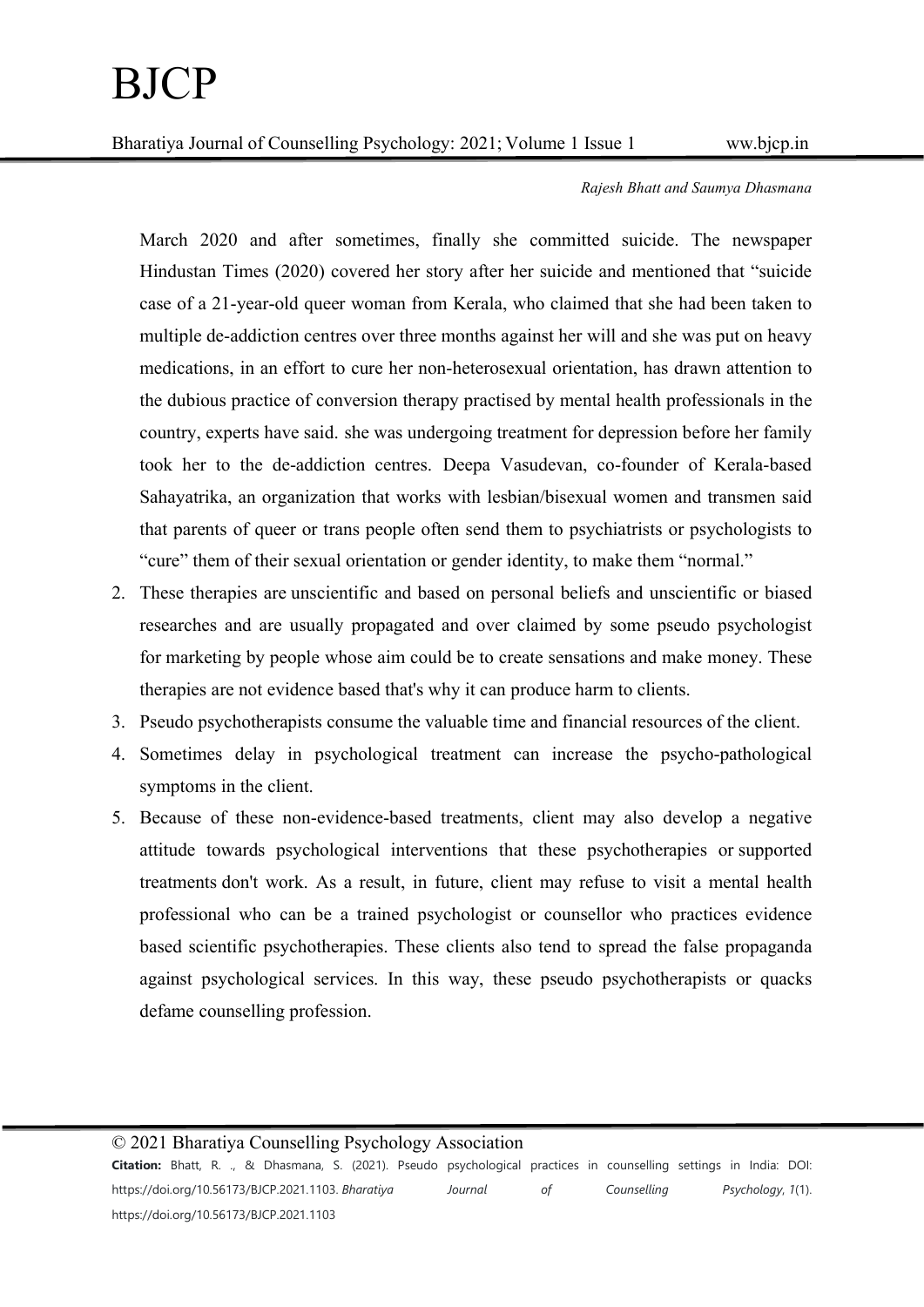#### Rajesh Bhatt and Saumya Dhasmana

Hughes (2008) argued that, "given the likely incompatibility of complementary and alternative medicine (CAM) with clinical psychology's positivist scientific ethos, CAM practices should not be integrated into clinical psychology at this time."

Normally, a psychologist spends three years for bachelor degree and then 2 years for Master's degree in psychology subject in India. Most of the Universities in India do not provide a platform where students of masters of psychology can practice counselling or do internship in specific area of interest or psychotherapy. Even after completing Masters in psychology, psychologists feel identity crisis. They have theoretical knowledge of psychotherapies and psychological disorders but don't have practical aspects to apply that knowledge. Because of this identity crisis, these students are trapped by marketing people, who are basically non-scientific and they provide these students only two- or three-days induction or orientation training program on pseudo psychological approaches and make them believe that they can now practice as a psychologist or psychotherapist. Due to lack of awareness, patience and personal beliefs many psychologists opt for pseudoscientific psychotherapies which is the easiest way. Psychology is already very rich in the context of psychotherapies and its interventions for psychological disorders. There are various well established, evidence-based and scientific psychotherapies such as behaviour therapy, cognitive therapy, cognitive behavioural therapy (CBT), rational emotive behaviour therapy (REBT), psychoanalysis, Gestalt therapy and hypnosis etc. All these therapies take time, supervision and patience to learn and there is no shortcut to learn these psychotherapies.

## Common pseudopsychological practices for psychological interventions

Majority of quacks who are promoting pseudoscientific treatments are quite truthful in their false beliefs but not in scientific approach about the effectiveness of treatments. Here is a glimpse on some of such therapies that should be avoided by the psychologists practicing in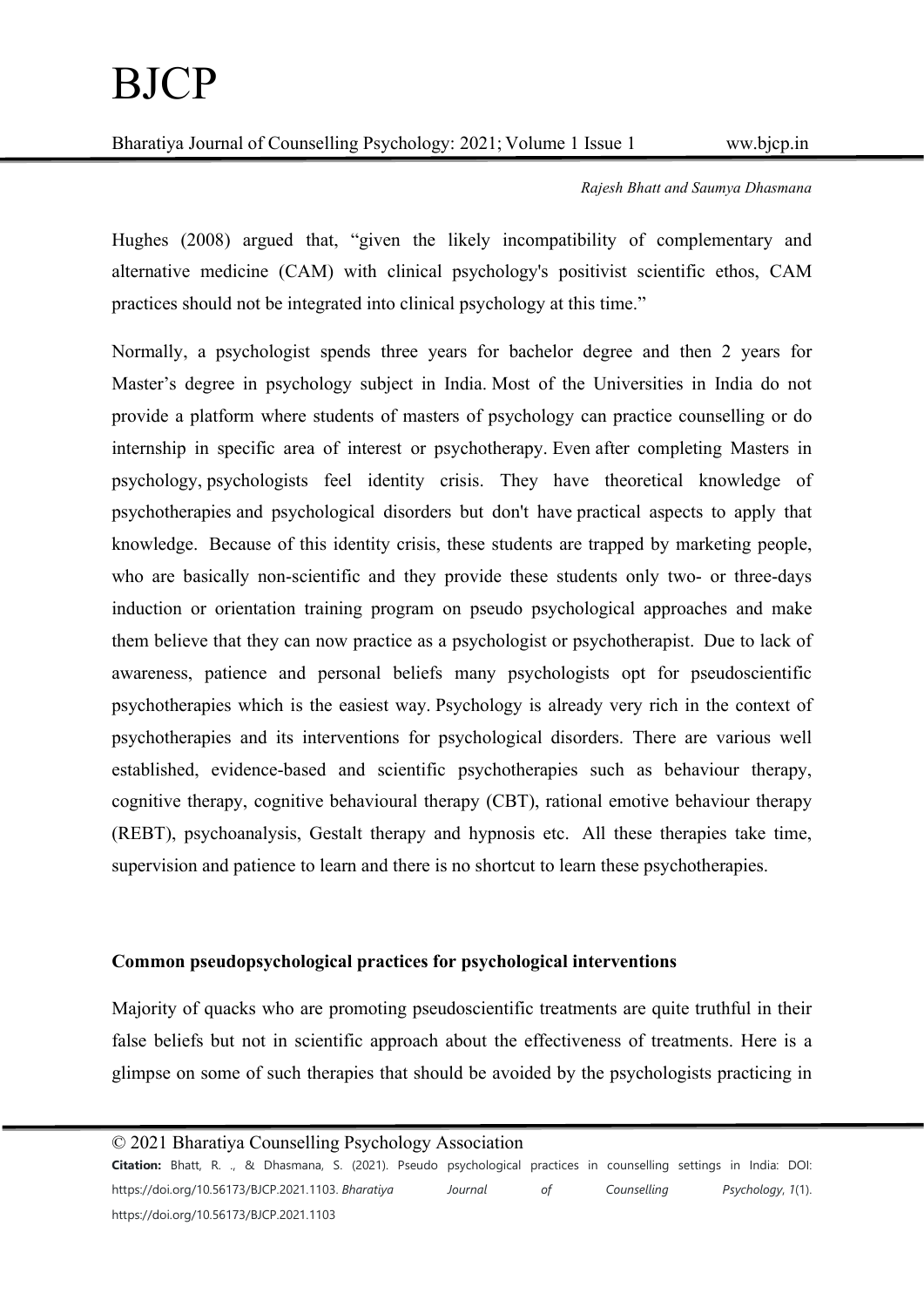Rajesh Bhatt and Saumya Dhasmana

any field. There seems to be a more urgent and emergent need to create awareness amongst the common masses about this in order to prevent mental health.

- 1. Conversion therapy or reparative therapy is considered as pseudoscientific therapy or unacceptable treatment in psychiatric settings today in which a therapist tries to change his client's sexual orientation from homosexuality to heterosexuality or bisexuality to heterosexuality. In the conversion therapy, therapist uses medications, psychological and also spiritual interventional methods. There is no reliable scientific evidence found so far which can prove that sexual orientation can be changed by conversion therapy but it was noted that this therapy is very harmful for the client. (Haldeman, 1999; Ford, 2001; Yoshino, 2002; & Drescher et. al., 2006). Homosexuality is no more considered as mental disorder in DSM V. So, there is no need to cure homosexuality of any person.
- 2. Graphology Some people falsely claim that by analyzing the handwriting of the client they can predict personality traits. This is a pseudo psychological test which is built on a belief that personality traits are influenced by handwriting of individual consciously and unconsciously and as a result, people make certain turns or quirks by the pen when they write. The Graphology is basically used in forensic lab for verification or examination of forensic documents where they match handwriting. This is not at all an established and scientifically validated psychological tool and therapy.
- 3. Hypnosis The effects of Hypnosis are often related to meditation. It is used for controlling mood, stress management or physical and mental relaxation. It is considered as the altered state of consciousness with deep relaxation where the client is highly responsive to the suggestions given by hypnotherapist. It is viewed as part of standard medical treatment mostly for patients having problematic physical and emotional stress in chemotherapy. However, psychology text does not incorporate it as a method to enhance or prevent mental health.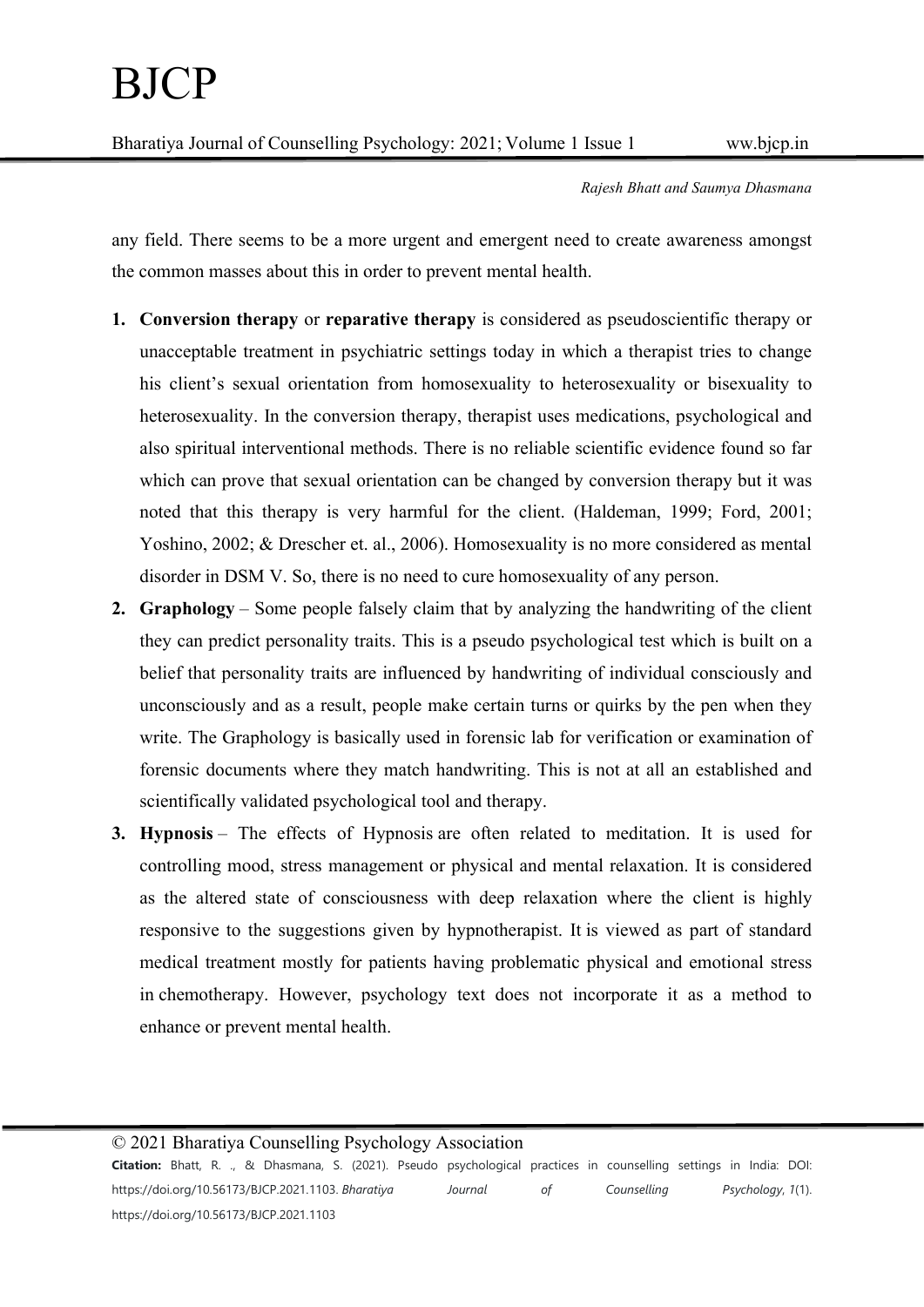Rajesh Bhatt and Saumya Dhasmana

Indeed, there are many aspects of hypnotic suggestions that have been found clinically beneficial. It reduces blood pressure, anxiety, stress and pain. But there are many other claims for the use of hypnosis which undoubtedly comes within the area of pseudoscience. Such areas include the use of hypnotic regression, including

- 1) Past Life Regression: It is claimed that in PLR, people can see their previous life and it is believed that many psychological problems of current life have root causes in previous life.
- 2) Progression: In the process of progression it claimed that people can see their future of this life and next life and after watching these, people can modify their behaviour accordingly. For example, if something wrong is about to happen in future, it may be prevented by taking some steps in the present time.
- 3) Law of attraction- It is a kind of new thought of philosophy which claims that internal thought process can create external world. In other words, negative and positive thoughts can attract events of life according to the nature of thoughts. Farber, Neil (2016) mentioned that "the law of attraction (LOA) is the belief that the universe creates and provides for you in which your thoughts are focused on." For example, thinking about millions of rupees will bring you millions of rupees always. The practitioners of LOA falsely claim that LOA is based on scientific principles and theory. There is no evidence to prove this law of attraction but even then, there are so many wrong claims which are basically based on self-selecting nature of positive reports or confirmation biasness. Farber, Neil (2016) concluded that evidence that the LOA is an effective way of attaining goals is anecdotal, non-scientific and self-reported. Believers of LOA report their successes more often than failures and tack coincidences as cause and effect. No doubt that a positive thought in the form of hope or confidence and positive self-image can motivate to take an action, but unrealistic and false hopes can create problems and these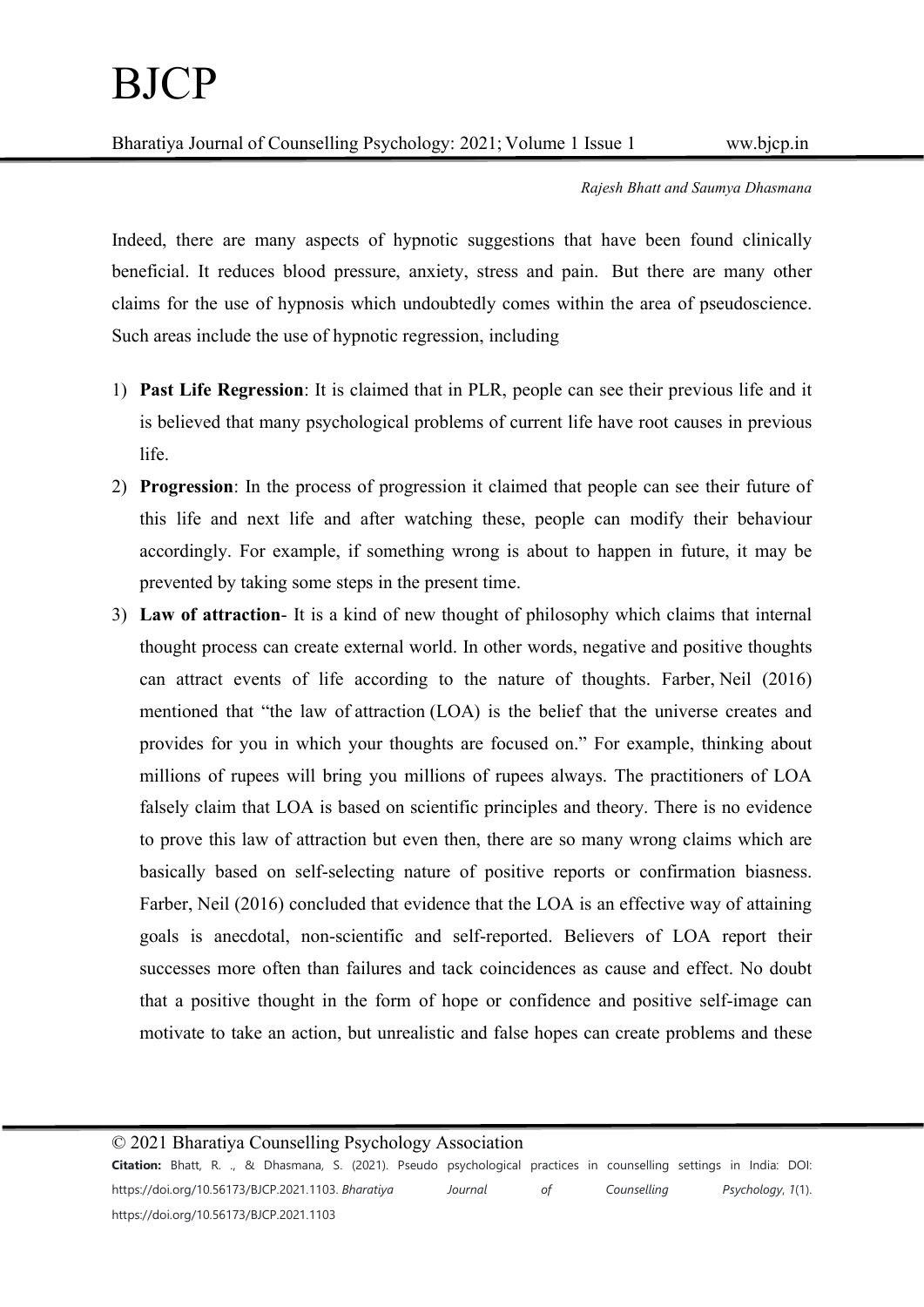Rajesh Bhatt and Saumya Dhasmana

may rather deteriorate the mental health. Therefore, the therapists move in a very scientific way after exploring the clients and patients in a scientific manner.

- 4) Neuro-linguistic programming NLP is a process of changing someone's thoughts and behaviours to help achieve favourable results for them. But NLP has never been considered as scientific approach as other more established therapies such as cognitive behavioural therapy (Kandola, A., 2017). Roderique-Davies, Gareth. (2009) states that "today, NLP is big business with large numbers of training courses, personal development programmes, therapeutic and educational interventions purporting to be based on the principles of NLP". Sturt, Jackie et. al., (2012) concluded their research and mentioned that "there is little evidence that NLP interventions improve health-related outcomes. This conclusion reflects the limited quantity and quality of NLP research, rather than robust evidence of no effect." It means there are so many misleading concepts that have been introduced in NLP which are unsupported by scientific evidences. Canadian Agency for Drugs and Technologies in Health (2014) reposted that "no clinical evidence on NLP for the treatment of adults with PTSD, GAD, or depression was identified." Roderique-Davies, Gareth (2009), concludes "that after three decades, there is still no credible theoretical basis for NLP, researchers having failed to establish any evidence for its efficacy that is not anecdotal." Now NLP which still lacks practitioners has completed more than 4 decades of its beginning, but it is in therapeutic effectiveness and the scientific validity of the its theories. Interestingly, NLP is used as an example of pseudoscientific practice in many universities worldwide.
- 5) Subliminal Perception Some believers claim that auditory or visual information which is below the threshold of conscious awareness of individual has influential and durable impact on the individual. They use audio tapes in which hidden subliminal messages are given with this belief that these hidden messages will cure the client's problems. The mainstream scientists do not agree that subliminal perception has any strong, long lasting and therapeutic effect on client's behaviour. Daniel Goleman (1990) stressed in his article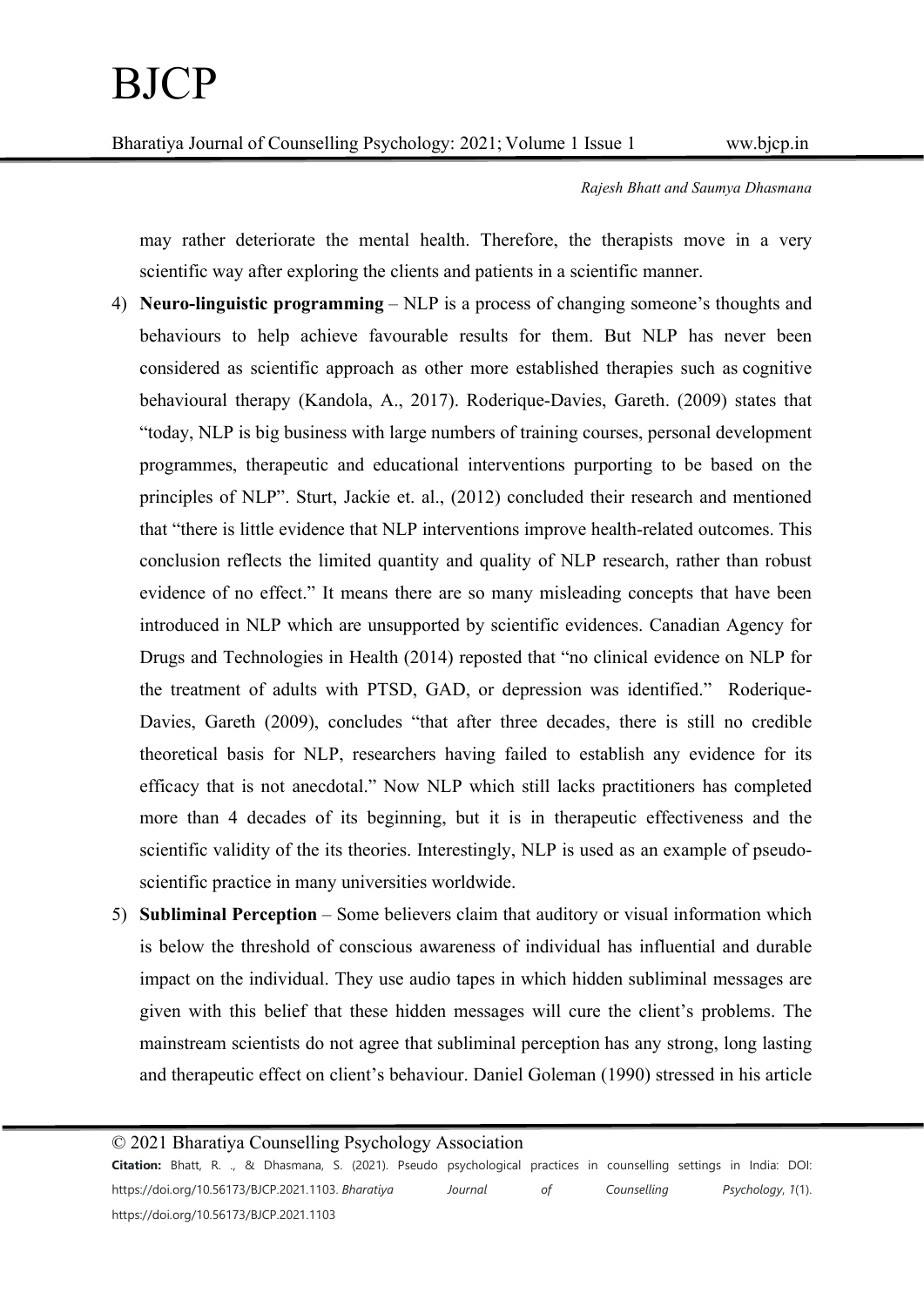Rajesh Bhatt and Saumya Dhasmana

on subliminal perception that there are no trustworthy or authentic scientific evidences that the hidden messages or subliminal perception can cure or persuade. Daniel Goleman mentions about Timothy Moore, a renowned psychologist at York University in Toronto, where Timothy says that ''there's a huge gap between the scientific data on subliminal perception and the extravagant claims made for it, for example, I regard subliminal tapes as a form of health fraud.'' Companies which promote subliminal tapes are basically based on personal satisfaction of clients. It means company uses testimonials only of those clients who get satisfaction coincidently or by placebo effect, rather than by randomized control clinical trials.

- 6) Reiki: "Reiki is a system involving the laying on of hands developed in Japan in the early 20th century" (Miles & True, 2003). The believers of reiki claim that this technique which is based on palm healing, a form of alternative treatment through universal energy  $qi$  (chi) to be transferred from the practitioner to the patient and has capacity to heal mind, body and soul by making emotional as well as spiritual equilibrium. Basically, it is also a kind of pseudo-science and its effectiveness is similar to placebo effect. In Reiki, practitioners also use relaxation techniques with visualization and as we know that relaxation techniques are effective for management of various psychological problems. So, it may be possible that few studies which claim the effectiveness of Reiki may be because of relaxation itself because there is no empirical evidence found for qi (chi) as a life force in the universe which is claimed by Reiki practitioner as healing energy.
- 7) Faith healing and prayer– Faith healing is considered a kind of simplest act of curing disease with the help of prayer and faith. In this process, the preacher would put his hands upon the forehead or any part of the patient where any healing is required and then introduce some kind of divine intervention so that the patient would be cured. This technique is also based on placebo effect and come under the pseudoscience because the evidence of this technique is purely empirical rather than scientific evidence based. Empirical evidence means when believer of it keenly believes that it works. In the prayer,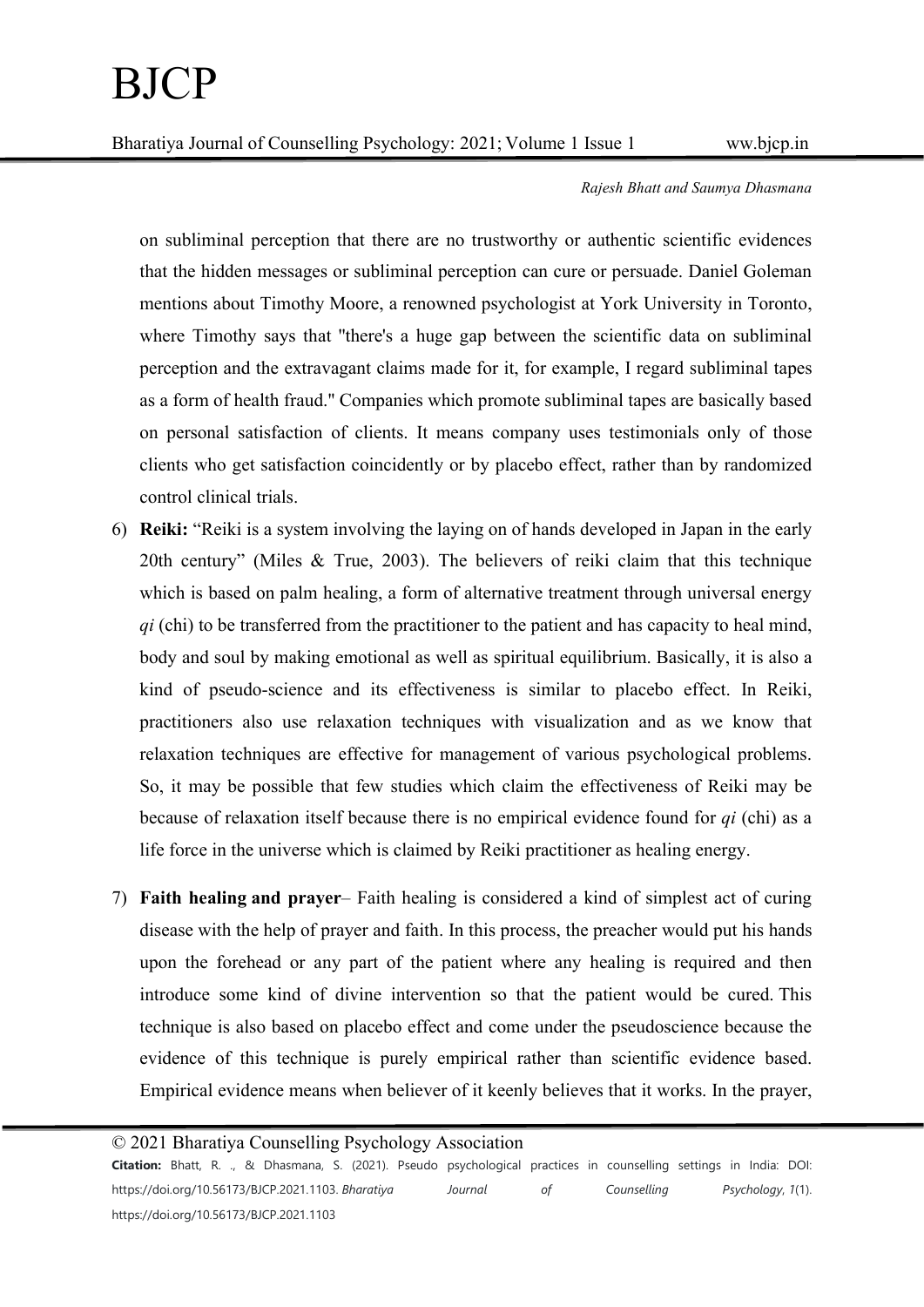## Rajesh Bhatt and Saumya Dhasmana

some kind of meditation is also introduced and people may get benefits of meditation instead of solely prayer. Stack, Charlie (2018) concluded about faith healing that "this can lead to a self-fulfilling prophecy, which we have learned can have a strong correlation between belief and something happening. Of course, if you have AIDS, or a broken leg, and you go to a faith healer believing it will disappear, it will not, but if you go for a small sickness and believe it, it is possible. It is possible that belief can help the functioning of our immune system, and this is an explanation for faith healing. Beliefs have such a big influence on our outcomes on life. Not everyone has good experiences with faith healing, though. With no scientific backing or true evidence, it is still extraordinary.

- 8) Crystal healing Many people believe that some crystals have healing power and properties. Regal, Brian (2009) concluded that there is no scientific evidence which can prove that crystal healing has any effect on human.
- 9) Aura cleaning- some people have faith that every physical or psychological disease occurs when an individual's aura gets contaminated by some kind of negative energy or any entity is attached in individual's aura.

## How to distinguish pseudo psychologist and professional Psychologist

There is some information by which client may evaluate his psychologist before making professional relationship with psychologist for psychological interventions.

- 1. Essential Education/qualification: The psychologist/counsellor must have a degree of Master of Psychology.
- 2. Institutional affiliation: Psychologist's course must be approved by Government's Ministry or Educational Body which regulates such degree, diploma or courses.
- 3. Professional training: standardised and supervised training under the expert of mental health professional is very important and critical aspect of learning psychotherapies and enhancing counselling skills because in this professional training, psychologist learns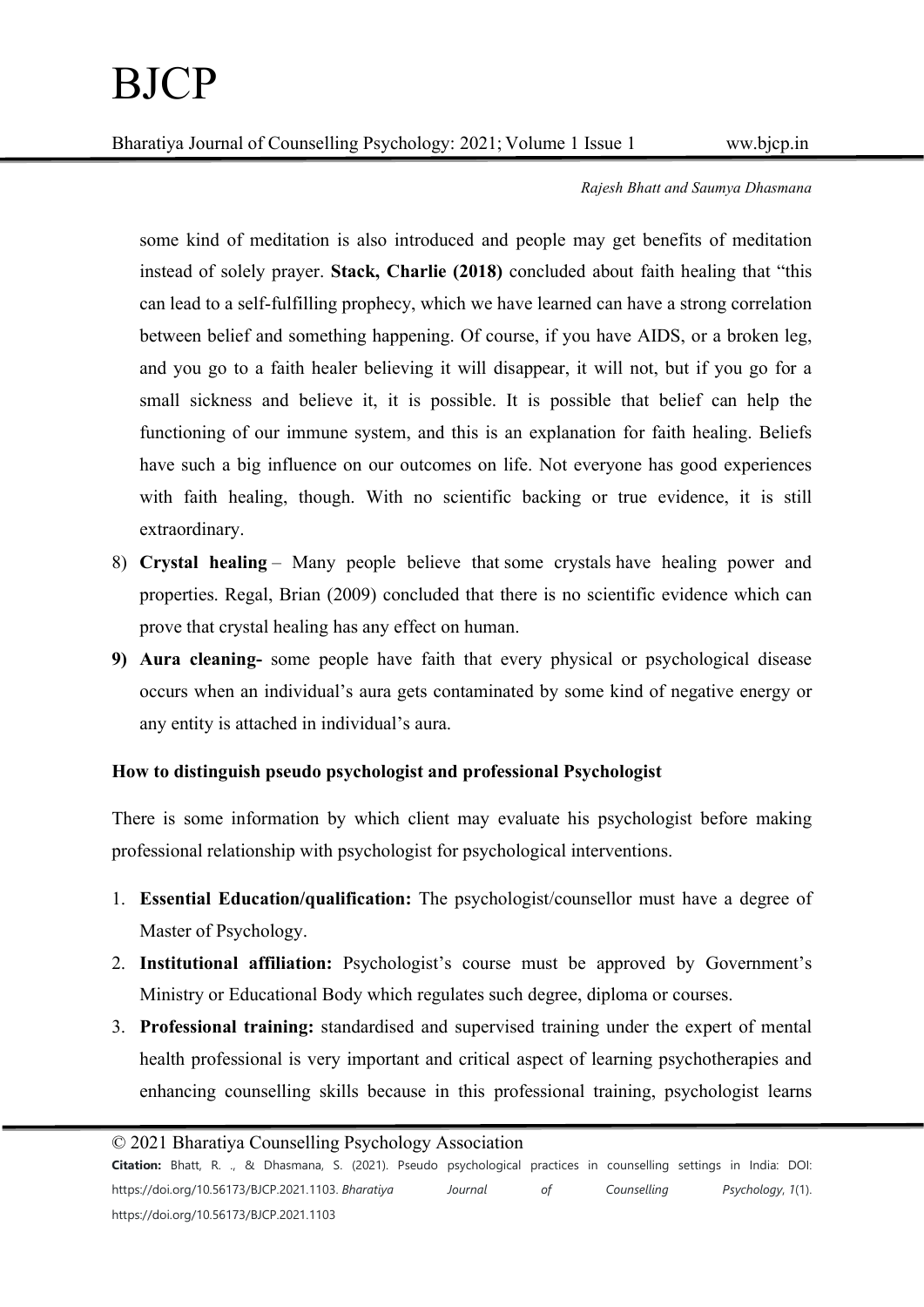Rajesh Bhatt and Saumya Dhasmana

various professional practices, tools, skills and values and gains psychological expertise. It helps learners (psychologist) to convert their theoretical knowledge into practical or applicable skills for managing psychological problems of the clients.

- 4. Psychologist's experience in specific field of counselling: to deal the specific area of psychological problems, need special training of that particular area. Make sure that your psychologist has relevant expertise for which you are seeking help and support. For example, if a client is struggling with his addiction of drugs then he must seek help from rehabilitation psychologist.
- 5. Intervention techniques: Always ask your psychologist that what kind of psychotherapy he uses to treat psychological problems. The psychotherapy used by your psychologist should be scientific and evidence based. To check the credibility of psychotherapy, the client may google it.

So always check that your psychologist qualifies above mentioned criteria. Never feel hesitant to ask your psychologist about his or her qualification, experiences and the therapy which he is about to use in the treatment process.

Many psychologists have developed theoretical concepts and different techniques to deal with the psychopathology of the client. Some of these techniques are based on research but many are not. Placebo effect plays a great role to establish false cause and effect relationship because many people get benefits from pseudoscientific treatments not because of the effectiveness of treatment but because of placebo effect. Client wastes his time and money unknowingly if he undergoes any ineffective pseudoscientific psychotherapy which is based on placebo effect. Selecting right therapy and therapist is very crucial for client to overcome psychological problems and prevent as well as enhance the mental health.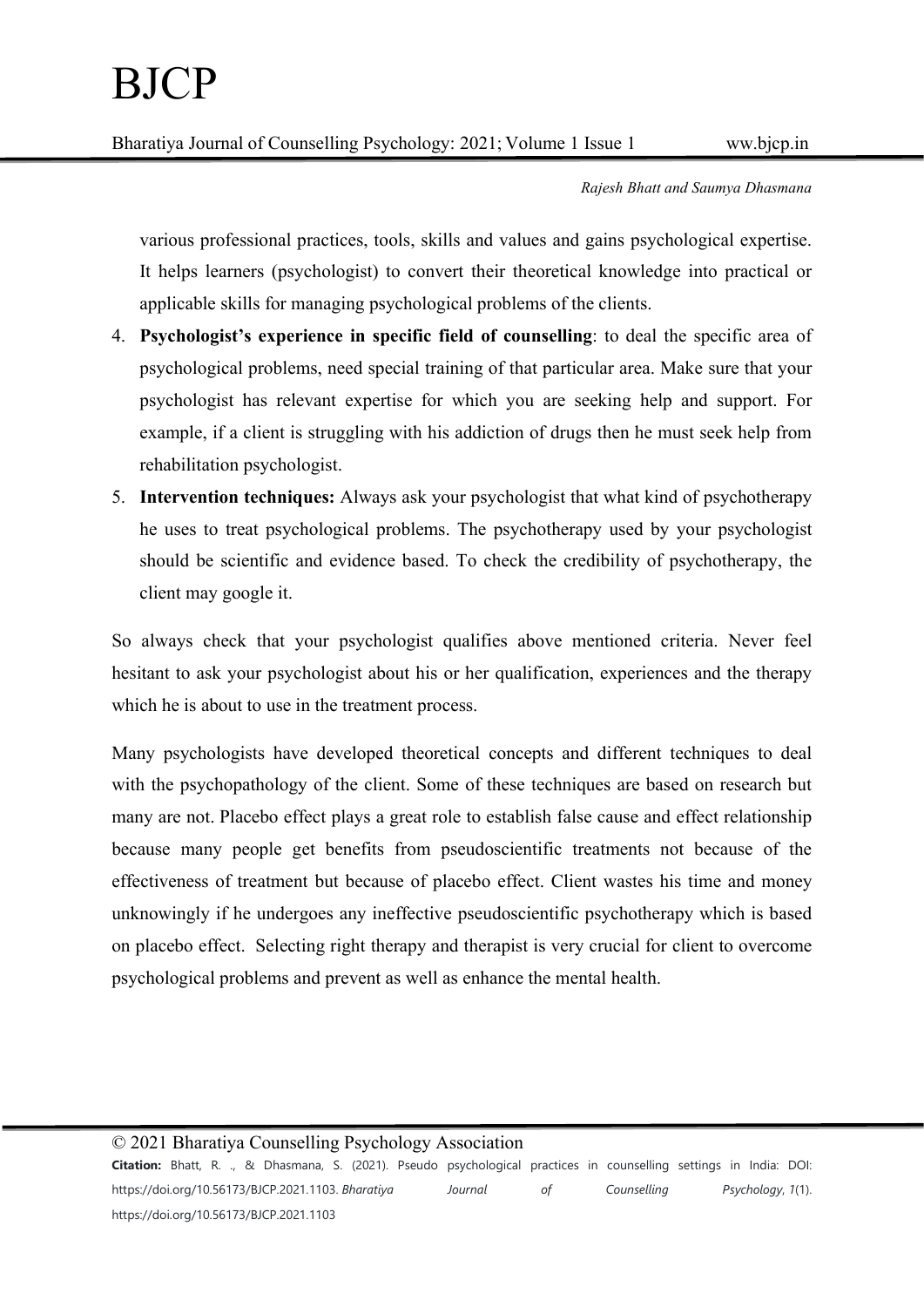Rajesh Bhatt and Saumya Dhasmana

## References

APA (2020). Online APA dictionary of psychology. https://dictionary.apa.org/pseudopsychology. (Retrived on 06/09/2020)

Beutler, L. E., & Harwood, T. M. (2001). Antiscientific attitudes: What happens when scientists are unscientific? Journal of Clinical Psychology, 57(1), 43–51.

Canadian Agency for Drugs and Technologies in Health (2014). Neuro-Linguistic Programming for the Treatment of Adults with Post-Traumatic Stress Disorder, General Anxiety Disorder, or Depression: A Review of Clinical Effectiveness and Guidelines. https://www.ncbi.nlm.nih.gov/books/NBK254044/

Drescher, J., & Zucker, K. (2006). Ex-Gay Research: Analyzing the Spitzer Study and Its Relation to Science, Religion, Politics, and Culture, New York: Harrington Park Press, ISBN 978-1-56023-557-6

Farber, N. (2016). The Truth About the Law of Attraction.

https://www.psychologytoday.com/us/blog/the-blame-game/201609/the-truth-about-the-lawattraction (Retrieved on 5/10/2020)

Ford, J. G. (2001). "Healing homosexuals: A psychologist's journey through the ex-gay movement and the pseudo-science of reparative therapy". Journal of Gay & Lesbian Psychotherapy, 5(3–4), 69–86.

Goleman, D. (1990). Research Probes What the Mind Senses Unaware. The New York Times https://www.nytimes.com/1990/08/14/science/research-probes-what-the-mind-sensesunaware.html#:~:text=There's%20no%20evidence%20that%20there,alone%20evidence%20t hat%20they%20work.&text=Greenwald%20and%20other%20researchers%20concede,to%20 perceive%20without%20conscious%20awareness. (Retrieved on 06/10/2020)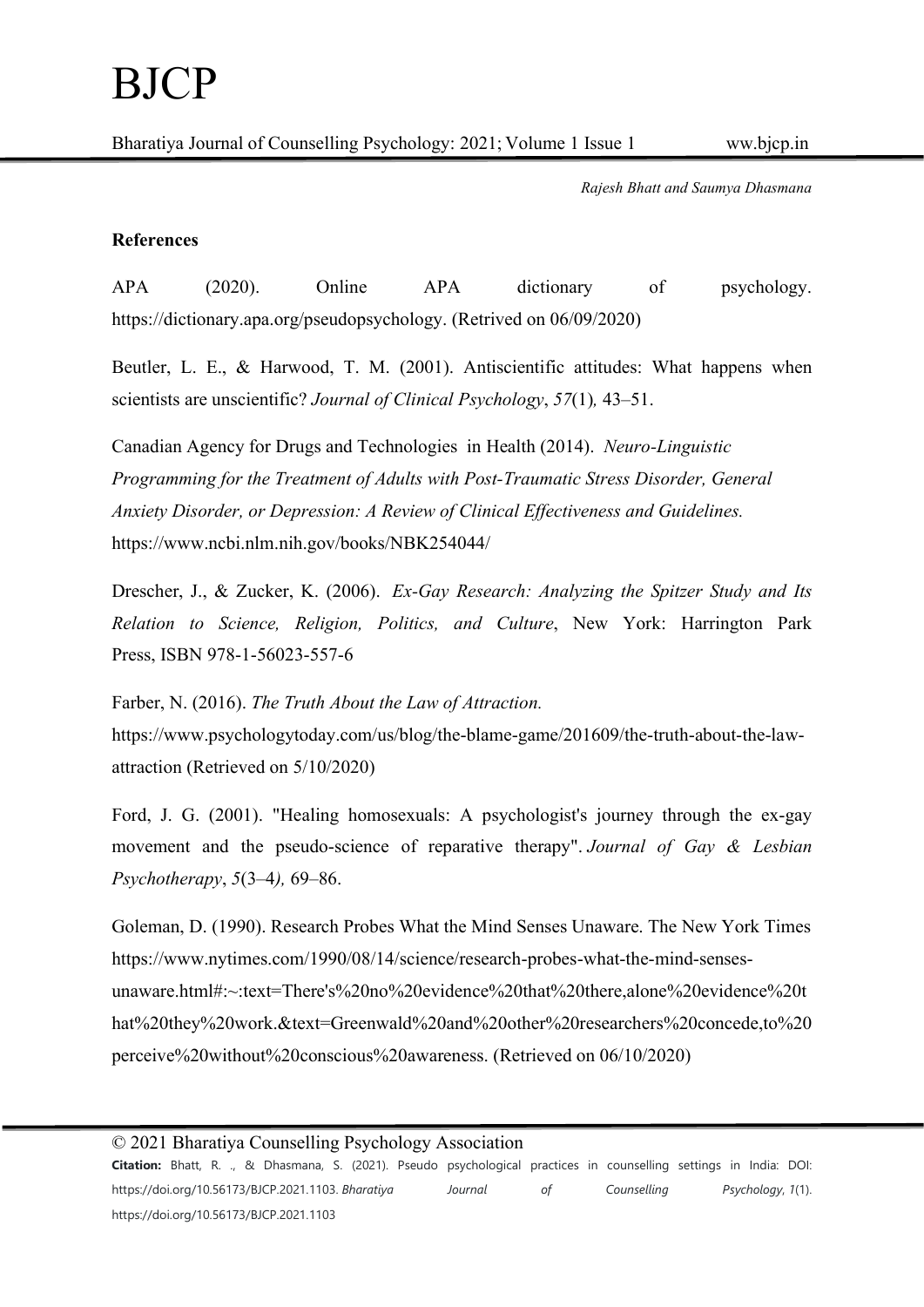Rajesh Bhatt and Saumya Dhasmana

Haldeman, D. C. (1999). "The Pseudo-science of Sexual Orientation Conversion Therapy". Angles: The Policy Journal of the Institute for Gay and Lesbian Strategic Studies. 4(1), 1–4.

Hindustan Times (2020). Kerala student's suicide puts focus on dubious 'conversion therapy'. https://www.hindustantimes.com/india-news/kerala-student-s-suicide-puts-focuson-dubious-conversion-therapy/story-fmgMhK8nFVUuddV97xvDXN.html (news published New Delhi edition on 18 May 2020 & retrieved on 13/10/2020)

Hughes B. M. (2008). How should clinical psychologists approach complementary and alternative medicine? Empirical, epistemological, and ethical considerations. Clinical Psychology Review, 28(4), 657-75. doi: 10.1016/j.cpr.2007.09.005.

Kandola, A. (2017). What is NLP and what is it used for? Medical News Today.

https://www.medicalnewstoday.com/articles/320368#take-home (retrieved on 05/10/2020).

Miles, P., & True, G. (2003). "Reiki—review of a biofield therapy history, theory, practice, and research," Alternative Therapies in Health and Medicine, 9 (2), 62–72.

Regal, B. (2009). Pseudoscience: A Critical Encyclopedia. Greenwood. ISBN 978-0-313- 35507-3

Roderique-Davies, G. (2009). Neuro-linguistic programming: cargo cult psychology?. Journal of Applied Research in Higher Education, 1, 10.1108/17581184200900014.

Sturt, J., Ali, S., Robertson, W., Metcalfe, D., Grove, A., Bourne, C. & Bridle, C. (2012). Neurolinguistic programming: a systematic review of the effects on health outcomes. British Journal of General Practice, 62(604), 757–764.

Stack, C. (2018). The psychology of extraordinary beliefs. Faith Healing. https://u.osu.edu/vanzandt/2018/04/18/faith-healing-2/ (Retrieved on 07/10/2020)